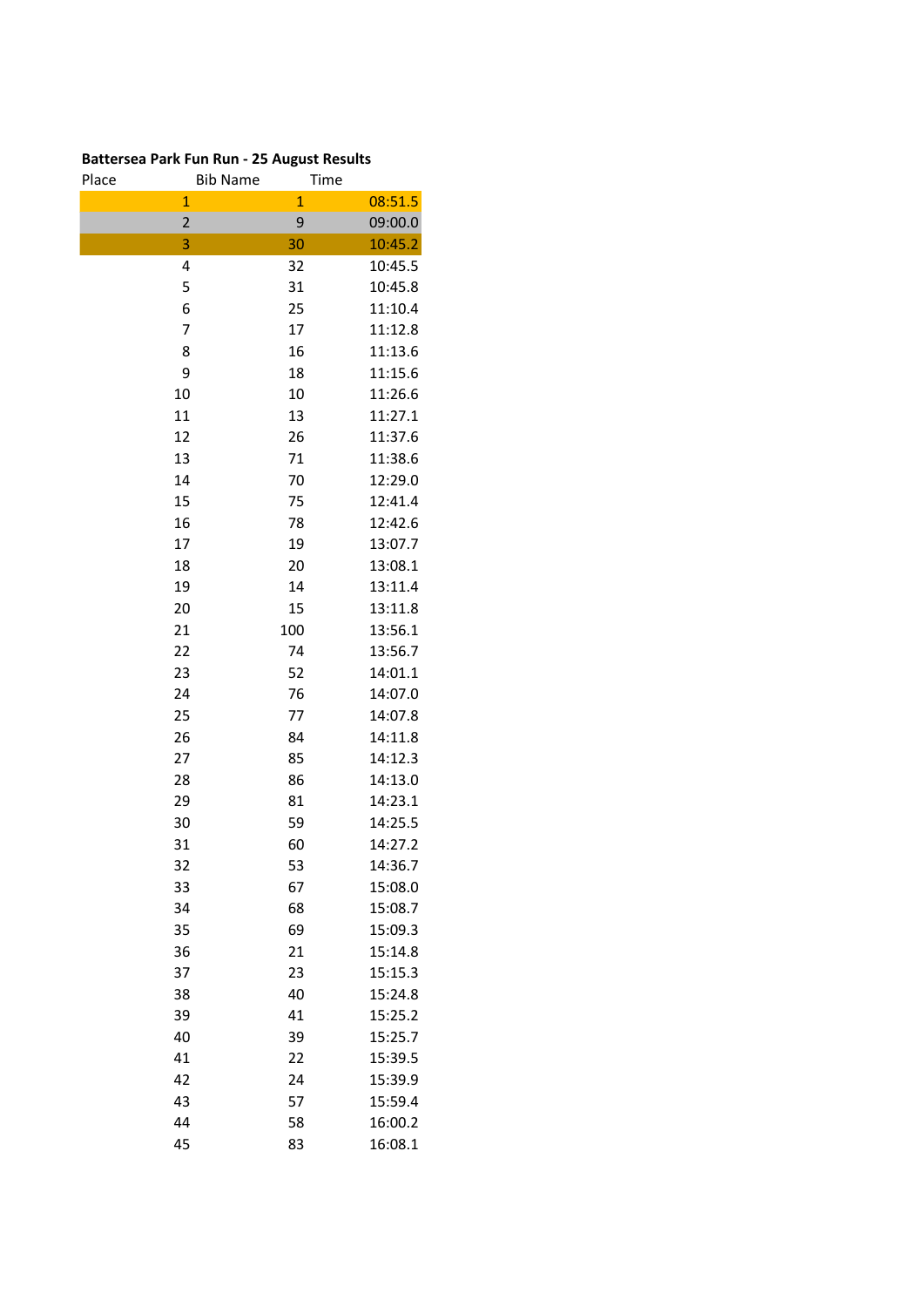| 46 | 82             | 16:08.7 |
|----|----------------|---------|
| 47 | 6              | 16:45.3 |
| 48 | 7              | 17:03.0 |
| 49 | 8              | 17:03.8 |
| 50 | $\overline{c}$ | 17:34.7 |
| 51 | 3              | 17:35.8 |
| 52 |                | 17:57.6 |
| 53 | 11             | 17:58.1 |
| 54 | 33             | 17:59.1 |
| 55 | 34             | 18:21.7 |
| 56 | 80             | 18:22.3 |
| 57 | 79             | 18:51.5 |
| 58 | 48             | 19:00.5 |
| 59 | 51             | 19:04.1 |
| 60 | 49             | 19:06.9 |
| 61 | 50             | 19:07.3 |
| 62 | 54             | 19:18.0 |
| 63 | 65             | 19:21.0 |
| 64 | 63             | 19:38.4 |
| 65 | 64             | 19:39.4 |
| 66 | 44             | 19:40.8 |
| 67 | 42             | 19:42.2 |
| 68 | 62             | 19:42.8 |
| 69 | 43             | 20:42.0 |
| 70 | 45             | 20:43.2 |
| 71 | 61             | 20:48.9 |
| 72 | 35             | 20:49.6 |
| 73 | 37             | 21:39.8 |
| 74 | 46             | 21:40.6 |
| 75 | 47             | 21:51.4 |
| 76 | 27             | 21:52.0 |
| 77 | 28             | 23:03.8 |
| 78 | 29             | 23.04.3 |
| 79 | 4              | 23:58.8 |
| 80 | 5              | 23:59.2 |
| 81 | 72             | 23:59.7 |
| 82 | 73             | 24:26.9 |
| 83 | 56             | 24:27.4 |
| 84 | 38             | 25:27.4 |
| 85 | 36             | 25:28.3 |
| 86 | 94             | 28:23.4 |
| 87 | 93             | 28:23.9 |
| 88 | 95             | 28:25.3 |
| 89 | 92             | 28:25.9 |
| 90 |                | 29:26.4 |
| 91 |                | 29:27.1 |
| 92 |                | 29:58.9 |